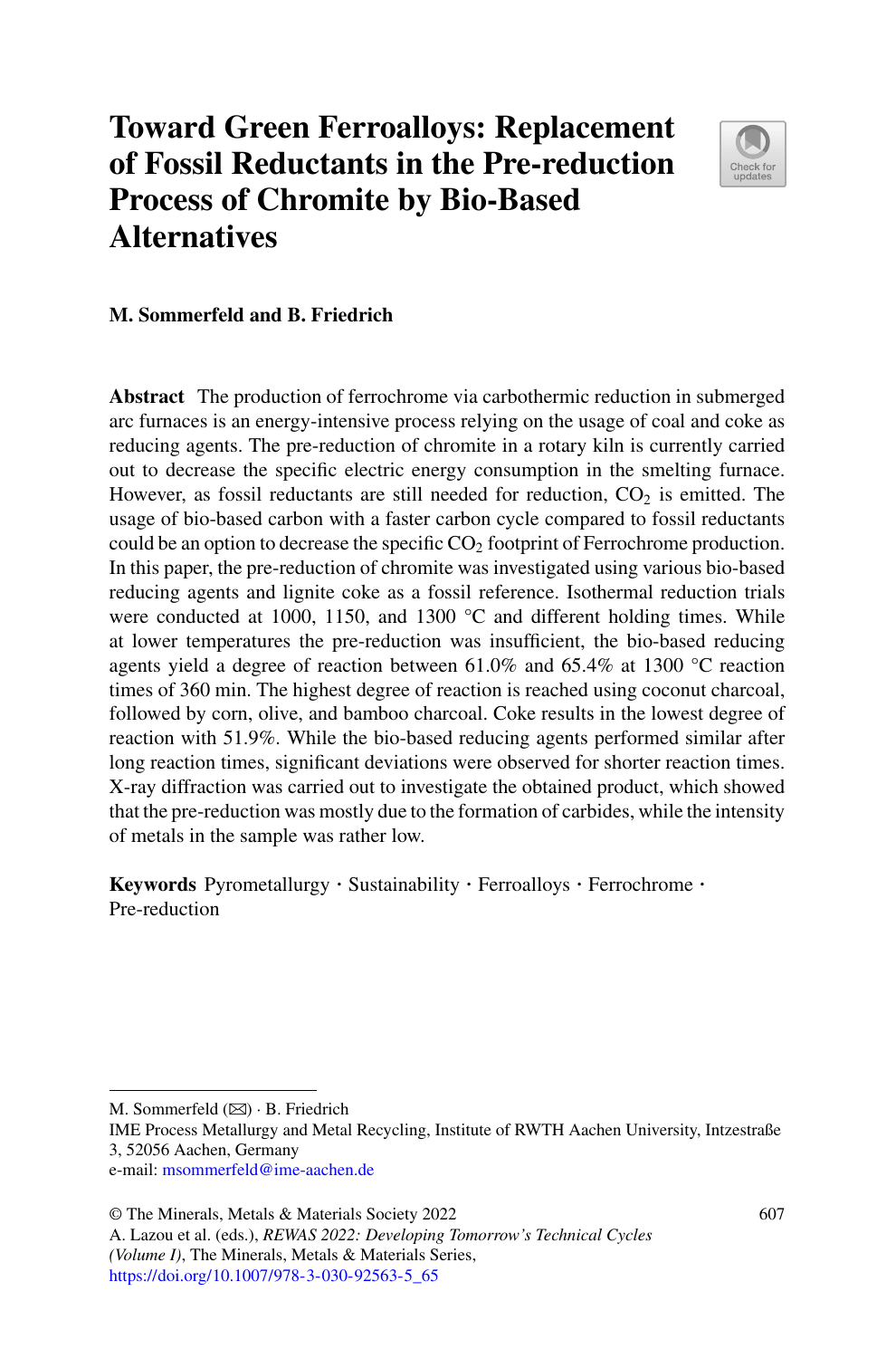## **Introduction**

The usage of fossil-reducing agents for the production of ferroalloys leads to the direct emission of  $CO<sub>2</sub>$ . The production of ferrochromium solely was responsible for the emission of at least 15.5 million tons of  $CO<sub>2</sub>$  in 2016 due to the usage of reducing agents  $[1]$ . One option to reduce the emission of  $CO<sub>2</sub>$  could be the usage of biobased carbon, which can be considered  $CO<sub>2</sub>$ -neutral, if the same amount of biomass is recultivated, that is consumed [\[2\]](#page-11-1). Especially the iron and steel industry carried out a considerable amount of research regarding the usage of bio-based carbon [\[3](#page-11-2)[–11\]](#page-12-0), while less research was carried out considering the substitution of fossil carbon by bio-based carbon in the ferroalloy industry [\[1\]](#page-11-0). For the production of high carbon ferrochrome, several processes are currently industrially carried out: the smelting of chromite in open, semiclosed, or closed alternating current (AC) submerged arc furnaces (SAF), the smelting in open arc direct current (DC) furnaces and the prereduction of chromite in a rotary kiln followed by smelting in closed AC SAFs. The pre-reduction AC SAF process has two advantages: together with the DC furnace it has the highest chromium recovery, and has the lowest specific electric energy consumption (SEC) per ton of FeCr [\[12\]](#page-12-1). Therefore, the pre-reduction process is considered a viable option especially for countries with unsteady electricity supply or high prices for electric energy. Especially in recent years, a significant amount of research was carried out investigating the pre-reduction process of chromite [\[13–](#page-12-2) [21\]](#page-12-3). Kleynhans et al. [\[14\]](#page-12-4) determined, that the SEC decreases depending on the pre-reduction as shown in Eq. [1](#page-1-0) [\[14\]](#page-12-4).

<span id="page-1-0"></span>
$$
SEC/(kWh/t) = 3403.7 \text{ kWh/t} - 21.5 \text{ kWh/t} \cdot \text{pre-reduction}/\% \qquad (1)
$$

## **Experimental**

In this section, the used raw materials and methods are described.

## *Materials*

In this study, a Turkish metallurgical-grade chromite concentrate (following named chromite) is used as a raw material. The chemical composition of the chromite ore determined by x-ray fluorescence spectroscopy (XRF) is shown in Fig. [1.](#page-2-0) A detailed characterization of the ore is presented elsewhere [\[22\]](#page-12-5).

In addition, it was determined by Mössbauer spectroscopy, that 74% of iron is ferrous iron and 26% is ferric iron. These findings allowed the calculation of the amount of oxygen bound to iron and chromium, which must be removed in the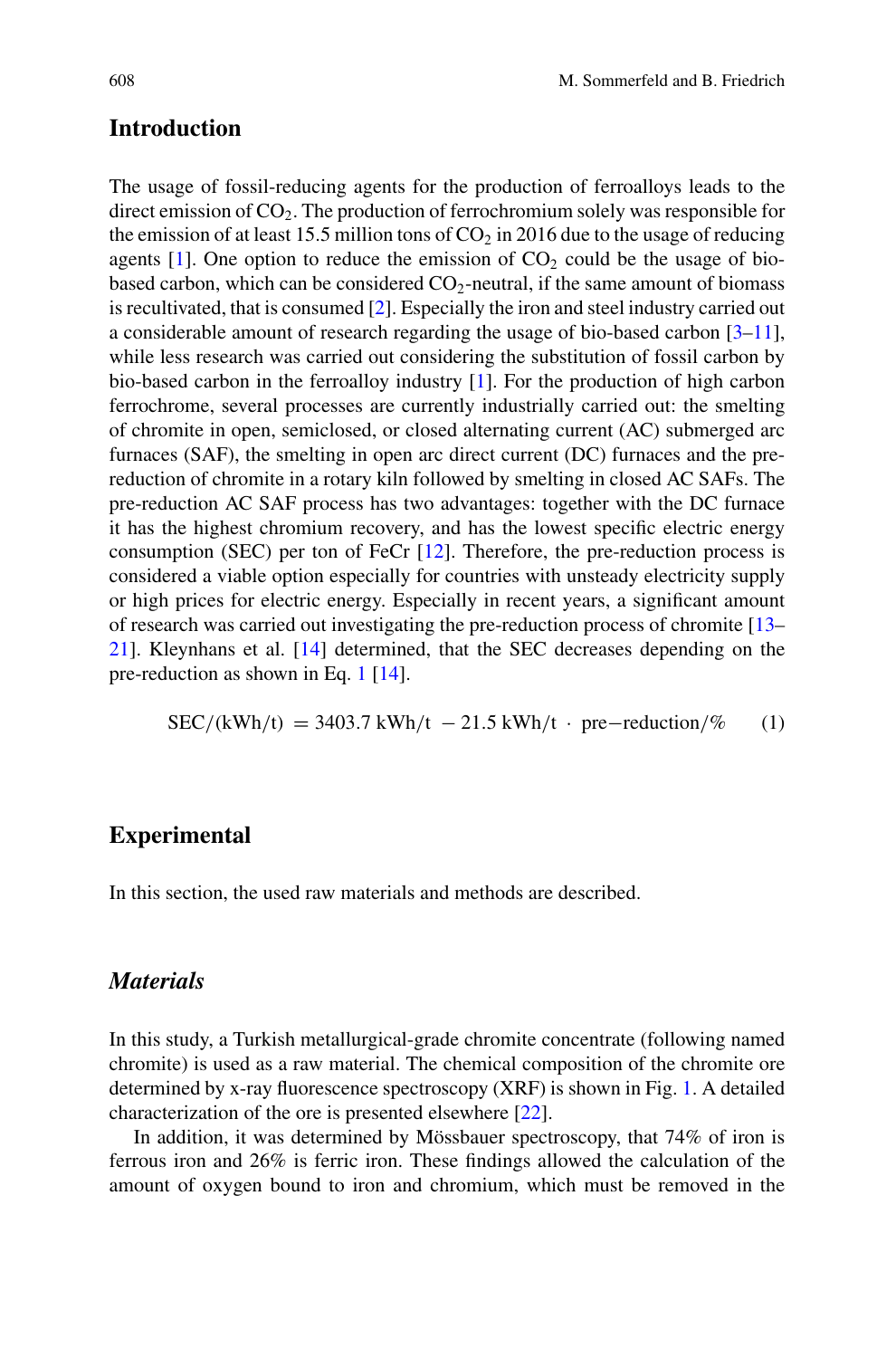

<span id="page-2-0"></span>**Fig. 1** Bulk chemical analysis of the used chromite sample

pre-reduction of chromite. The oxygen content that has to be removed is therefore 18.779 wt% in the chromite. Assuming that carbon will react completely with chromium- and iron oxide to carbon monoxide, 14.805 g of carbon per 100 g chromite are the stoichiometric carbon addition to remove oxygen bound to chromium and iron completely.

As reducing agents, charcoal made from coconut shells (following named coconut), corn cobs (following named corn), olive pomace (following named olive), bamboo (following named bamboo), and lignite coke made from Rhenish lignite (following named coke) are used. To calculate the required addition of reducing agents, it is necessary to determine the carbon content in each reducing agent. Table [1](#page-2-1) shows the proximate-, ultimate-, P- and Cl-analysis of the reducing agents investigated in this study. For the calculation of the necessary addition of carbon, the carbon content as determined by the ultimate analysis is used.

According to the analysis shown in Table [1,](#page-2-1) the bio-based reducing agents have a significantly lower sulfur content compared to fossil coke, which is beneficial, since sulfur is an impurity in ferroalloys. However, the chlorine content of the bio-based reducing agents is higher compared to the chlorine content in coke, especially corn charcoal and olive charcoal have a high chlorine content. In an industrial operation,

| All in $wt\%$       | Proximate analysis |                   |      |                    | Ultimate analysis |      |      |      |          |      |
|---------------------|--------------------|-------------------|------|--------------------|-------------------|------|------|------|----------|------|
| Reducing<br>agent   | Fixed<br>carbon    | Total<br>moisture | Ash  | Volatile<br>matter | C                 | H    | N    | S    | $\Omega$ | Cl   |
| Coconut<br>charcoal | 72.1               | 8.7               | 7.2  | 12.1               | 73.84             | 1.24 | 0.39 | 0.06 | 8.60     | 0.07 |
| Corn<br>charcoal    | 81.3               | 4.6               | 4.8  | 9.3                | 81.62             | 2.30 | 0.63 | 0.04 | 5.99     | 0.51 |
| Olive<br>charcoal   | 63.7               | 7.2               | 12.6 | 16.4               | 67.54             | 1.60 | 1.16 | 0.05 | 9.79     | 0.43 |
| Bamboo<br>charcoal  | 80.4               | 11.6              | 3.9  | 4.1                | 79.73             | 1.21 | 0.40 | 0.08 | 3.12     | 0.12 |
| Lignite<br>coke     | 87.5               | 0.5               | 9.0  | 3.0                | 89.0              | 0.4  | 0.4  | 0.5  | 0.7      | 0.03 |

<span id="page-2-1"></span>**Table 1** Proximate-, ultimate- and Cl-analysis of bio-based charcoal and coke used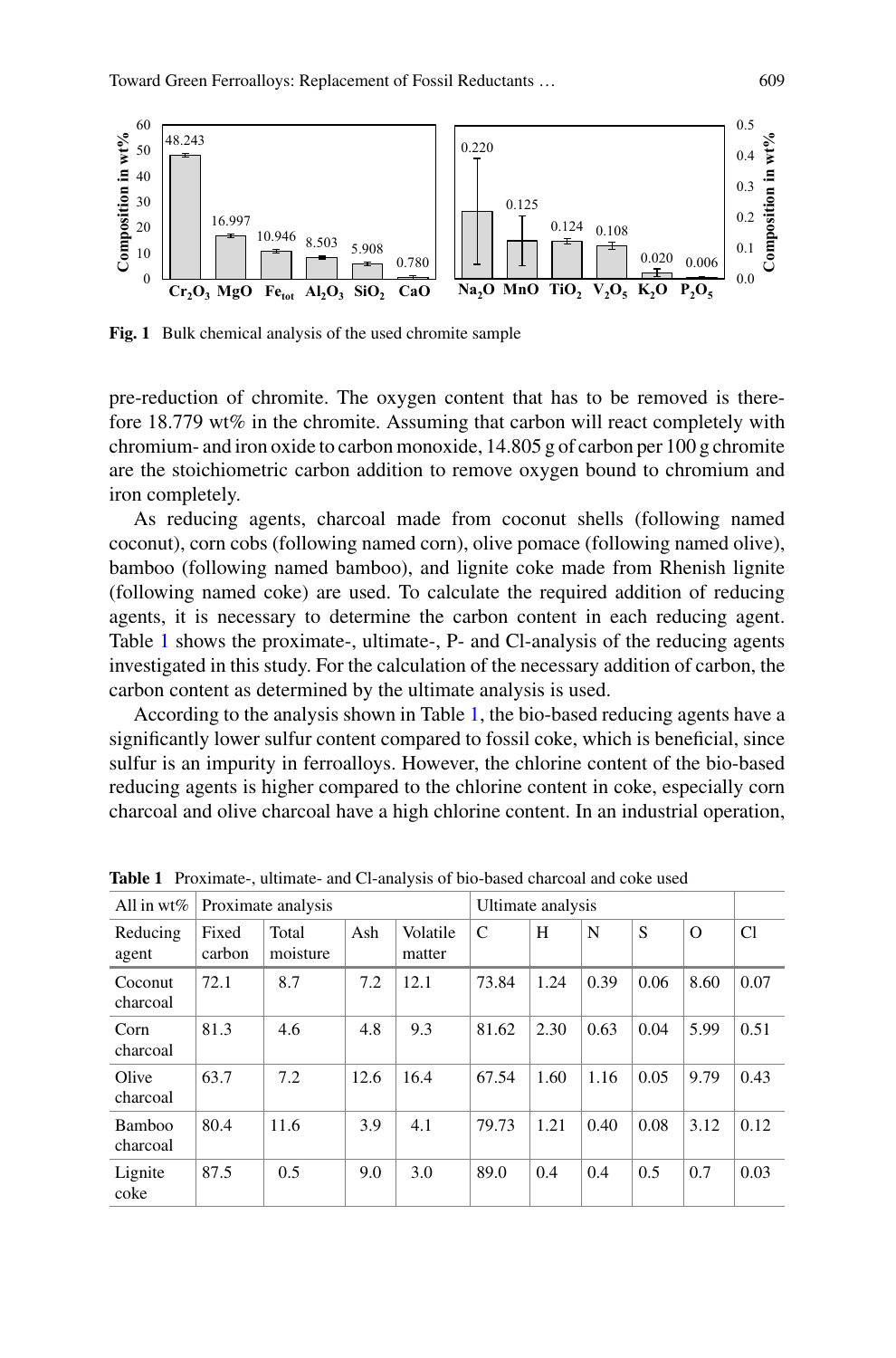| Reducing agent   | Ash composition in $wt\%$ |      |                                |        |      |                   |          |                  | <b>Basicity</b> |
|------------------|---------------------------|------|--------------------------------|--------|------|-------------------|----------|------------------|-----------------|
|                  | $Al_2O_3$                 | CaO  | Fe <sub>2</sub> O <sub>3</sub> | $K_2O$ | MgO  | Na <sub>2</sub> O | $P_2O_5$ | SiO <sub>2</sub> |                 |
| Coconut charcoal | 4.1                       | 23.0 | 4.1                            | 7.7    | 3.6  | 2.9               | 1.6      | 46.8             | 0.8             |
| Corn charcoal    | $0.6^{\circ}$             | 1.8  | 1.5                            | 46.1   | 3.4  | < 0.01            | 6.4      | 15.8             | 3.2             |
| Olive charcoal   | 2.2                       | 16.8 | 2.0                            | 34.2   | 3.4  | 1.6               | 7.1      | 8.0              | 5.7             |
| Bamboo charcoal  | 2.8                       | 2.8  | 3.1                            | 35.6   | 3.9  | < 0.01            | 6.3      | 30.6             | 1.4             |
| Lignite coke     | 3.1                       | 35.4 | 10.9                           | 0.8    | 15.8 | 6.7               | 0.2      | 2.2              | 13.1            |

<span id="page-3-0"></span>**Table 2** Ash analysis and basicity of bio-based charcoal and coke used

this could lead to severe corrosion of equipment in contact with off-gas. Besides sulfur, further impurities could be introduced in the process from the ash. Therefore, the ash was further analyzed. Samples of the reducing agents weighing 100 g are burned in an oxidizing atmosphere at 815 °C until a constant mass is reached. Afterward, the ash is analyzed by XRF. Table [2](#page-3-0) shows the determined chemical composition of the ash reported as oxides and the basicity of the ash samples as calculated by Eq. [2.](#page-3-1)

<span id="page-3-1"></span>
$$
B = \frac{wt\%_{\text{cao}} \cdot wt\%_{\text{Fe}_2\text{O}_3} \cdot wt\%_{\text{MgO}} \cdot wt\%_{\text{Na}_2\text{O}} \cdot wt\%_{\text{K}_2\text{O}}}{wt\%_{\text{SiO}_2} \cdot wt\%_{\text{Al}_2\text{O}_3}}
$$
(2)

Noticeable is the high CaO and MgO content in lignite coke, which results in the highest basicity of the lignite coke ash. In corn, olive, and bamboo ash, the prevalent compound is  $K_2O$ . Even though the analysis is reported as oxides, based on the high chlorine content in the samples shown in Table [1,](#page-2-1) potassium might be present at least partially as potassium chloride, which was also indicated by x-ray diffraction of the ash not presented in this article. The dominant component in coconut charcoal is  $SiO<sub>2</sub>$ , yielding ash with the lowest basicity. During the smelting process after prereduction, the major oxides  $A_1<sub>2</sub>O_3$ , CaO, MgO, and SiO<sub>2</sub> from the ash will accumulate in the slag phase, while potassium and sodium will partially be volatilized during smelting as well. Especially since the potassium content in the biomass is quite high, this could lead to disadvantages during processing, like increased refractory corrosion. Iron oxide will be reduced either during pre-reduction or smelting as well as phosphorous, which is mostly transferred into the metal and partially into the slag. As phosphorous is an impurity in ferroalloys, this is another challenge to overcome, since all investigated ash samples contained more phosphorous than lignite coke.

Chromite was used in the trials as received and not pre-treated, while the reducing agents were ground in a vibratory disk mill for 20 s each. Table [3](#page-4-0) shows the particle size of the raw materials as determined by dynamic imaging analysis.

While coconut, olive, and bamboo have a similar particle size, the same grinding time yielded finer corn charcoal and a coarser coke.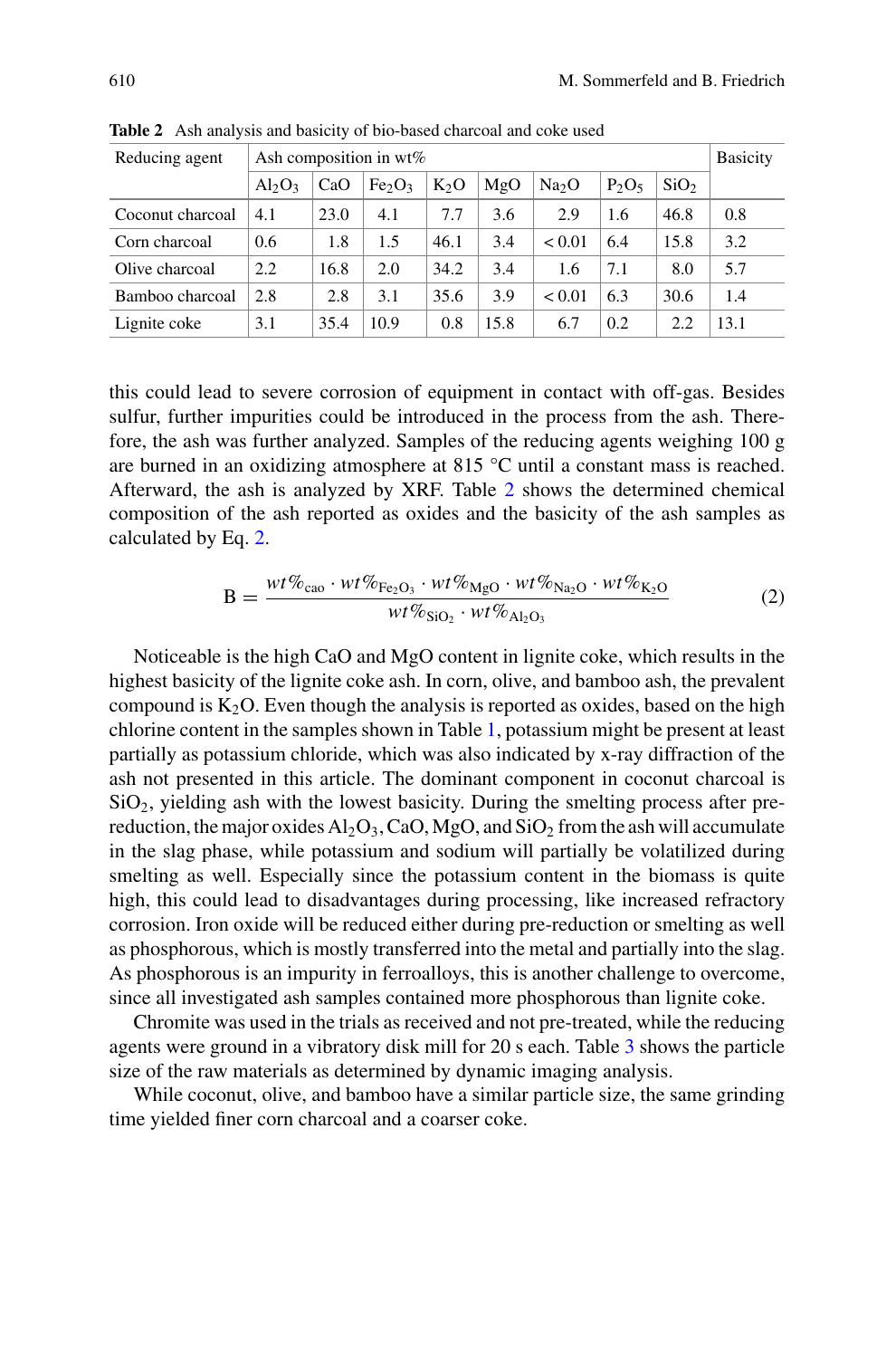| Raw<br>material          | Chromite | Corn<br>charcoal | Coconut<br>charcoal | Olive<br>charcoal | Bamboo<br>charcoal | Lignite coke |
|--------------------------|----------|------------------|---------------------|-------------------|--------------------|--------------|
| $x_{10,3}$ in<br>$\mu$ m | 86.9     | 4.6              | 5.0                 | 4.9               | 5.1                | 8.7          |
| $x_{50,3}$ in<br>$\mu$ m | 192.2    | 16.7             | 21.7                | 23.3              | 25.9               | 42.8         |
| $x_{90,3}$ in<br>$\mu$ m | 371.8    | 69.6             | 78.8                | 78.8              | 82.0               | 87.6         |

<span id="page-4-0"></span>**Table 3** Percentile particle sizes of raw materials used in this study

## *Methods*

Mass loss trials were carried out using a Nabertherm HT 16/18 high-temperature furnace equipped with molybdenum disilicide heating elements. The initial sample mass per trial was 35.00 g, mixtures of ore with stoichiometric, sub-stoichiometric, and over-stoichiometric additions of reductants were investigated. The mass loss after every trial was measured, to determine the degree of reaction. Ore and reductants were also heated separately, to determine the individual mass loss without reduction reactions. The samples were placed in alumina crucibles ( $\varnothing = 50$ mm, h = 75mm) with a purity of 99.7%. To prevent oxidation of the samples, the furnace chamber was continuously flushed with 5 Nl/min argon in every part of the trial. The volume of the furnace chamber was 16 l. A maximum of six crucibles were placed inside the furnace per trial, to ensure that the temperature of the samples was uniform. Variable heating parameters in this investigation were the maximum temperature of each trial and the holding time at the maximum temperature. The heating time from room temperature to the maximum temperature was 3.5 h and the cooling time was not controlled. However, in the first hour after the trial, the furnace chamber cooled down by roughly 400 °C and in the subsequent hour by 200 °C.

To evaluate the degree of reaction, the mass loss based on the reduction was calculated using Eq. [3](#page-4-1) subtracting the weight loss of the ore sample and reductant individually from the mass loss of the ore-reductant mixture. To consider the varying amount of ore and reductants in the mixtures, the mass loss of the pure compounds was calculated using Eq. [4.](#page-4-2) Finally, the degree of reaction was calculated per 100 g of chromite using Eq. [5.](#page-5-0) The maximum mass loss  $\Delta m_{\text{Max}}$  assumes, that oxygen bound to chromium and iron is completely removed as carbon monoxide. Based on the composition presented in Fig. [1,](#page-2-0) the maximum mass loss  $\Delta m_{max}$  per 100 g ore would be 32.863 g including oxygen removed from the ore and the removal of added carbon as carbon monoxide.

<span id="page-4-2"></span><span id="page-4-1"></span>
$$
\Delta m_{Reduction} = \Delta m_{Mixture} - \Delta m_{Pure\,Compounds} \tag{3}
$$

$$
\Delta m_{\text{Pure Compounds}} = \frac{\Delta m_{\text{Chromite}}}{m_{\text{Mixture}}/m_{\text{Chromite}}} + \frac{\Delta m_{\text{Reductant}}}{m_{\text{Mixture}}/m_{\text{Reductant}}} \tag{4}
$$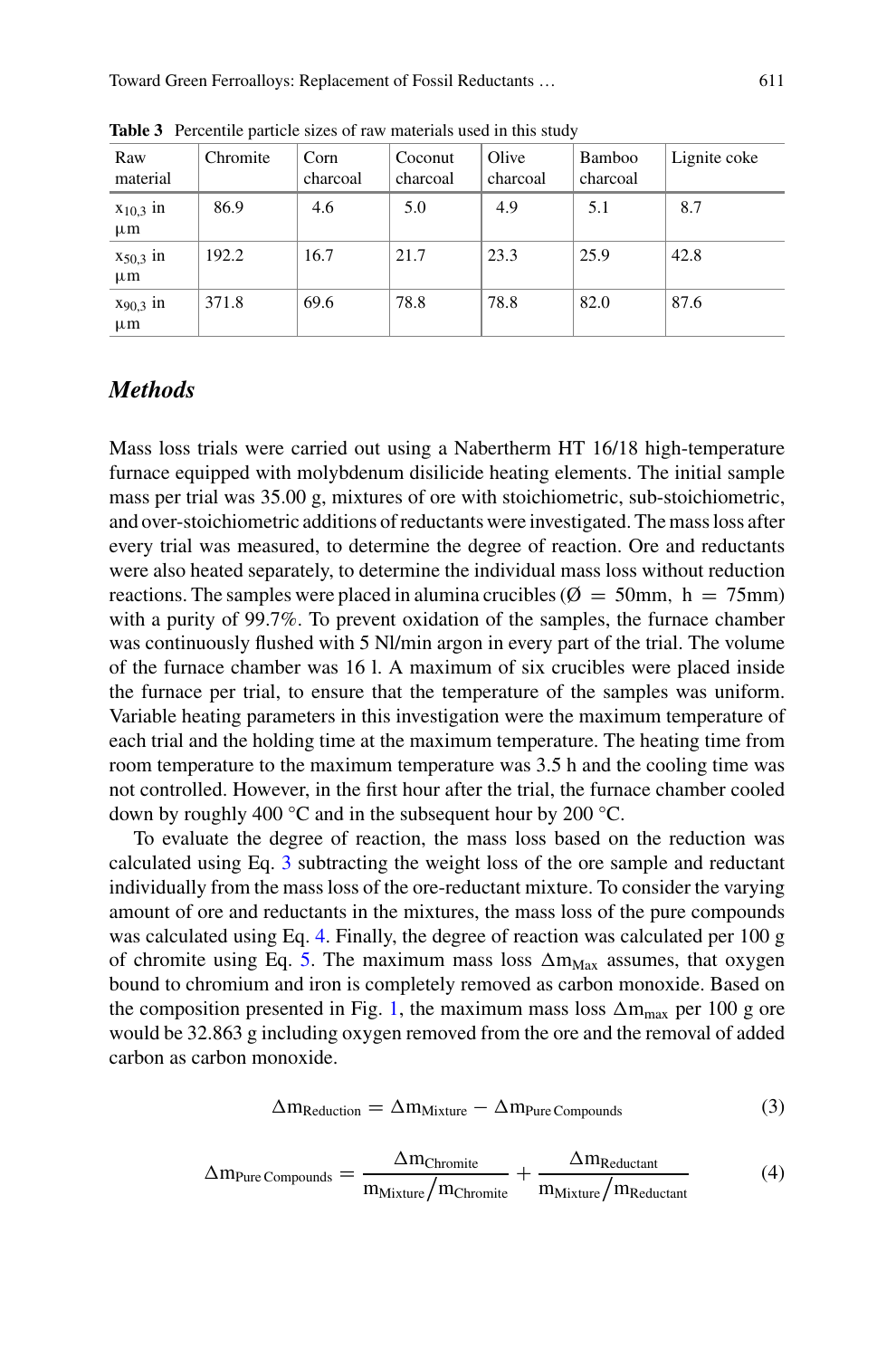<span id="page-5-0"></span>Degree of Reaction = 
$$
100\% \cdot \frac{\Delta m_{Reduction} \cdot 100g / m_{Chromite}}{\Delta m_{Max}}
$$
 (5)

Before the experimental work a thermochemical simulation of the pre-reduction process was carried out using the commercial modeling software FactSage™ 8.0 [\[23\]](#page-12-6). For the simulation the chromite composition presented in Fig. [1](#page-2-0) including the ferric and ferrous ratio determined by Mössbauer spectroscopy was used, while carbon was used as the reducing agent. The databases FToxid, FactPS, and SGTE were used for the simulation. In contrast to Eq.  $5$ , the removed oxygen per 100 g chromite was calculated by Eq. [6.](#page-5-1) The total mass of oxygen according to the simulation was used. The maximum amount of oxygen is based on the amount of oxygen bound to chromium and iron and is 18.779 g.

<span id="page-5-1"></span>
$$
Removed Oxygen = 100\% \frac{Mass of Oxygen in Atmosphere}{m_{Maximum Oxygen Removeed}}
$$
 (6)

Samples after the direct reduction of chromite and the initial ore were analyzed by x-ray diffraction with a "STADI MP" powder diffractometer made by "STOE&Cie GmbH" using the K $\alpha$ 1-radiation of molybdenum (wavelength = 0.70930Å). For the evaluation, HighScore Plus 4.9.0.27512 and the PDF-4 Axiom 2021 database were used.

## **Results and Discussion**

In this chapter, the results of the thermochemical simulation, the experimental trials, the phase analysis of the reduced samples and the potential specific electrical energy saving are presented.

#### *Thermochemical Simulation*

Figure [2](#page-6-0) shows the removed oxygen as calculated by Eq. [6](#page-5-1) based on the thermochemical simulation in dependence of the temperature and the carbon addition.

According to Fig. [2,](#page-6-0) at temperatures below 1100  $\degree$ C, a plateau is reached after the removal of 15–20% oxygen, which is mostly due to the reduction of iron oxides. At 1150 °C and 1200 °C, more oxygen is removed as chromium oxides start to react and a  $(Cr, Fe)_{7}C_{3}$  phase is formed. However, a significant amount of chromium is still bound in a spinel phase. Above 1250 °C, the amount of the spinel phase and the chromium concentration is significantly reduced, in addition to the  $(Cr, Fe)<sub>7</sub>C<sub>3</sub>$ phase, a  $(Cr, Fe)<sub>3</sub>C<sub>2</sub>$  phase is formed in equilibrium with graphite. To examine the behavior of iron and chromium and iron more closely, Fig. [3](#page-6-1) shows how iron and chromium are bonded at 1300 °C depending on the amount of carbon added.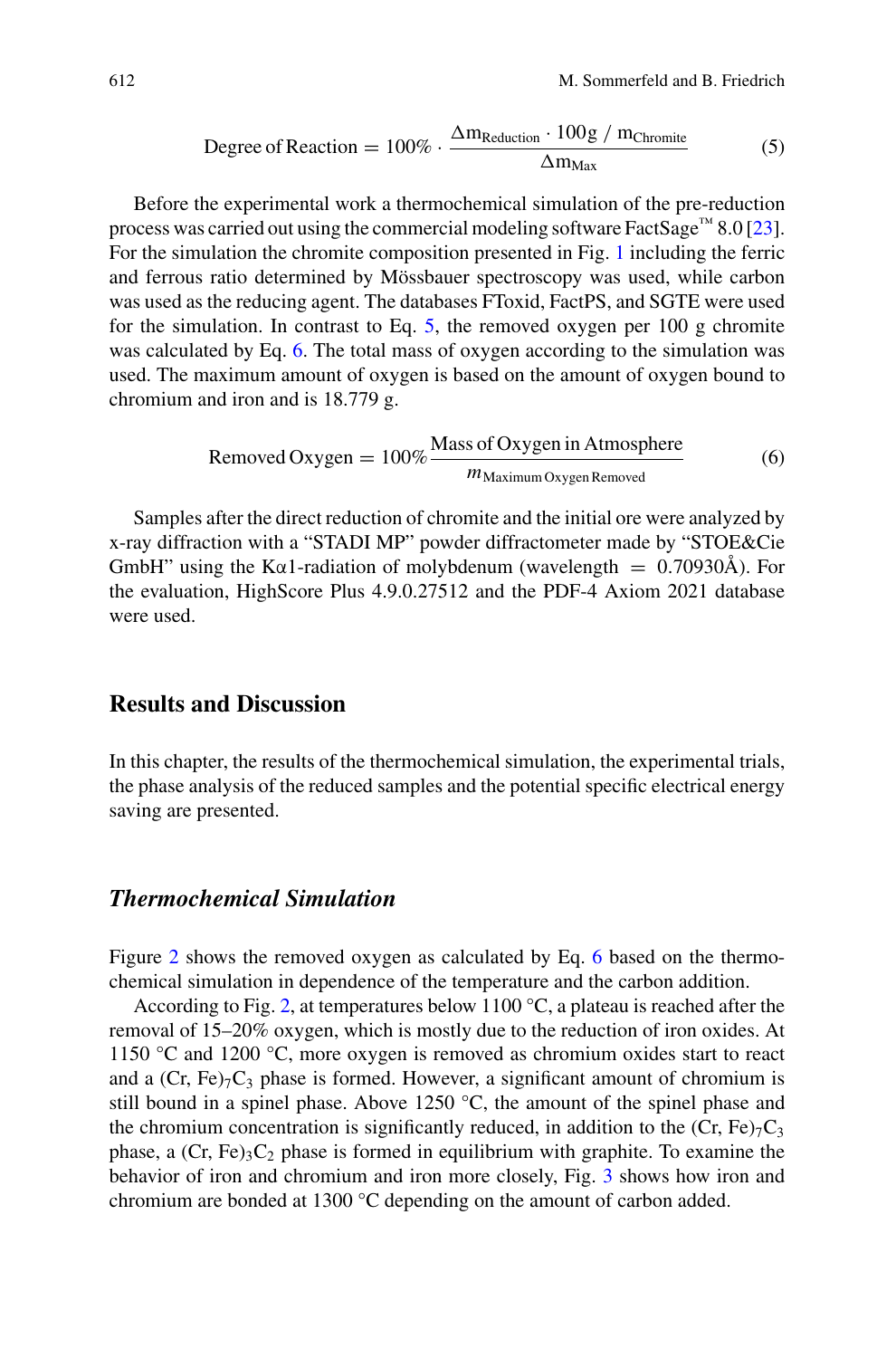

<span id="page-6-0"></span>**Fig. 2** Removed oxygen, dependent on the temperature and carbon addition



<span id="page-6-1"></span>**Fig. 3** Bonding of iron and chromium dependent on the carbon addition at 1300 °C

According to Fig. [3,](#page-6-1) adding 6.5% of the stoichiometric carbon requirement already leads to the formation of 29% iron in a metallic state, while trivalent iron oxides are reduced nearly completely. Adding 26% of carbon nearly reduces divalent iron completely and 5% of chromium is reduced into a metallic solution phase as well. Adding more carbon results in the reduction of chromium and  $(Cr, Fe)<sub>7</sub>C<sub>3</sub>$  starts to form. In addition, metallic iron reacts to carbides as well. When the carbon addition exceeds 78.3%, no metallic phases are present anymore and iron and chromium are either bound as  $(Cr, Fe)_{7}C_{3}$  or oxides. Above carbon additions of 130.5%, in addition to the (Cr, Fe)<sub>7</sub>C<sub>3</sub> phase, a (Cr, Fe)<sub>3</sub>C<sub>2</sub> phase starts to form and chromium and iron are not reduced anymore. The amount of iron not reduced in equilibrium with graphite is 0.02% and 1.71% of chromium is not reduced.

## *Degree of Reaction*

The degree of reaction based on Eq. [5](#page-5-0) was determined for various reducing agents, reaction temperatures and holding times for the solid-state reduction of chromite.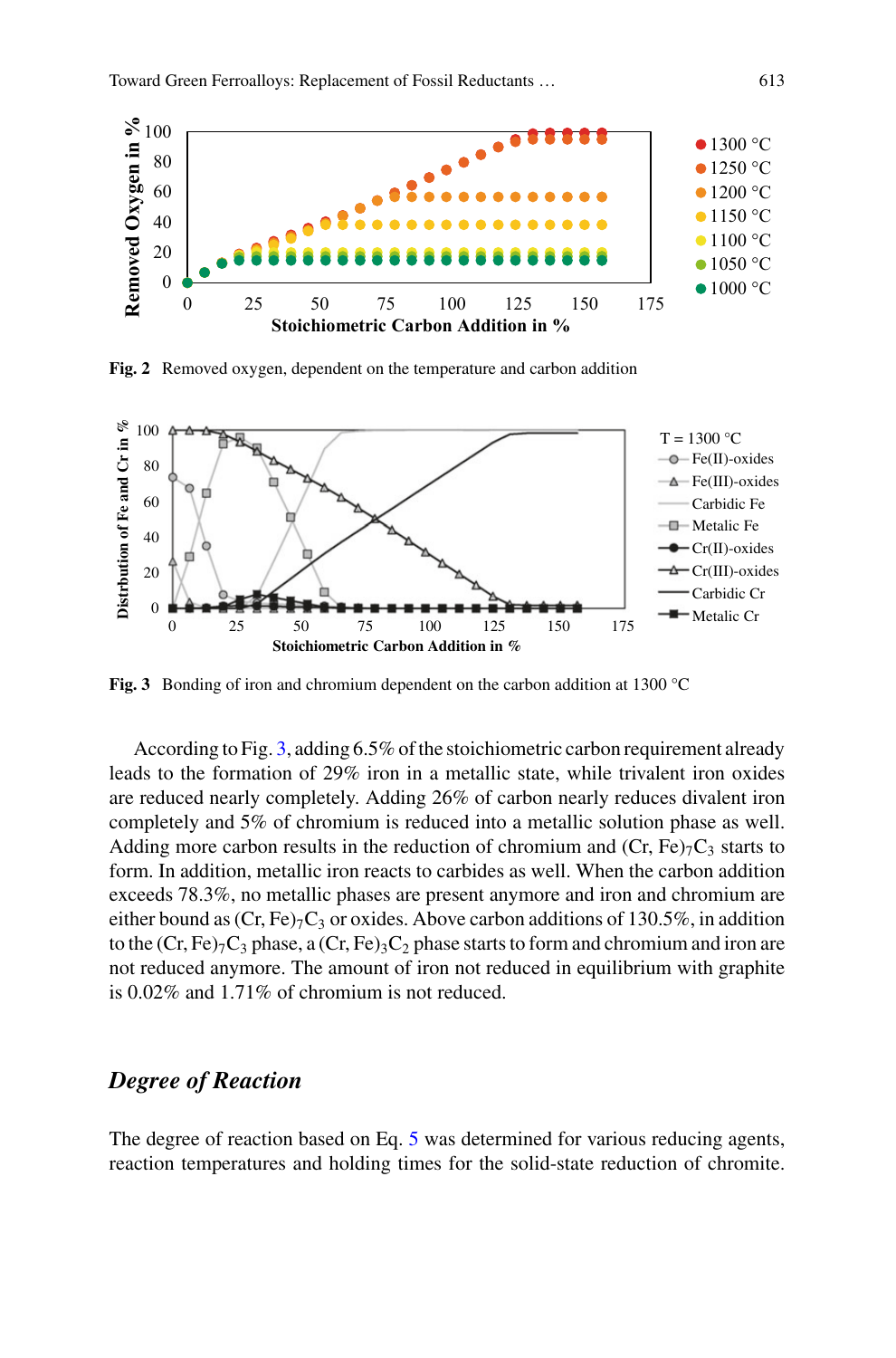

<span id="page-7-0"></span>**Fig. 4** Degree of reaction dependent on the carbon addition for various reducing agents and temperatures. **a** T = 1000 °C, t = 60 min, **b** T = 1150 °C, t = 60 min, **c** T = 1150 °C, t = 180 min, **d** T  $= 1300 °C$ , t = 60 min

Figure [4](#page-7-0) shows the degree of reaction for various parameter combinations of preliminary trials.

In most cases, an increasing stoichiometric carbon addition also results in an increased degree of reaction. At 1000 °C using 104.43% carbon in the form of corn charcoal results in a degree of reaction of 17.4%, which is the highest degree of reaction and slightly higher than the theoretical removal of oxygen shown in Fig. [2.](#page-6-0) Olive charcoal results in a slightly lower degree of reaction, while the other three reducing agents yield a degree of reaction below 10%. Increasing the temperature to 1150 °C using the same holding time of 60 min results in a significant increase in the degree of reaction. At those parameters, olive charcoal yielded the highest degree of reaction. While the other bio-based reducing agents yielded a relatively similar degree of reaction, coke yielded a significantly lower degree of reaction. In Fig. [4c](#page-7-0), the holding time is tripled compared to Fig. [4b](#page-7-0), which yields a significantly increased degree of reaction for all reducing agents, except olive charcoal, where the degree of reaction increased only slightly. Coke still has the lowest degree of reaction, but is now closer to bamboo charcoal, coconut charcoal, and corn charcoal. In Fig. [4d](#page-7-0), the holding time is 60 min again and the temperature is increased to 1300 °C, which increases the degree of reaction using olive charcoal in the best case to 65%, however, a stoichiometric carbon addition of 156.64% was used in this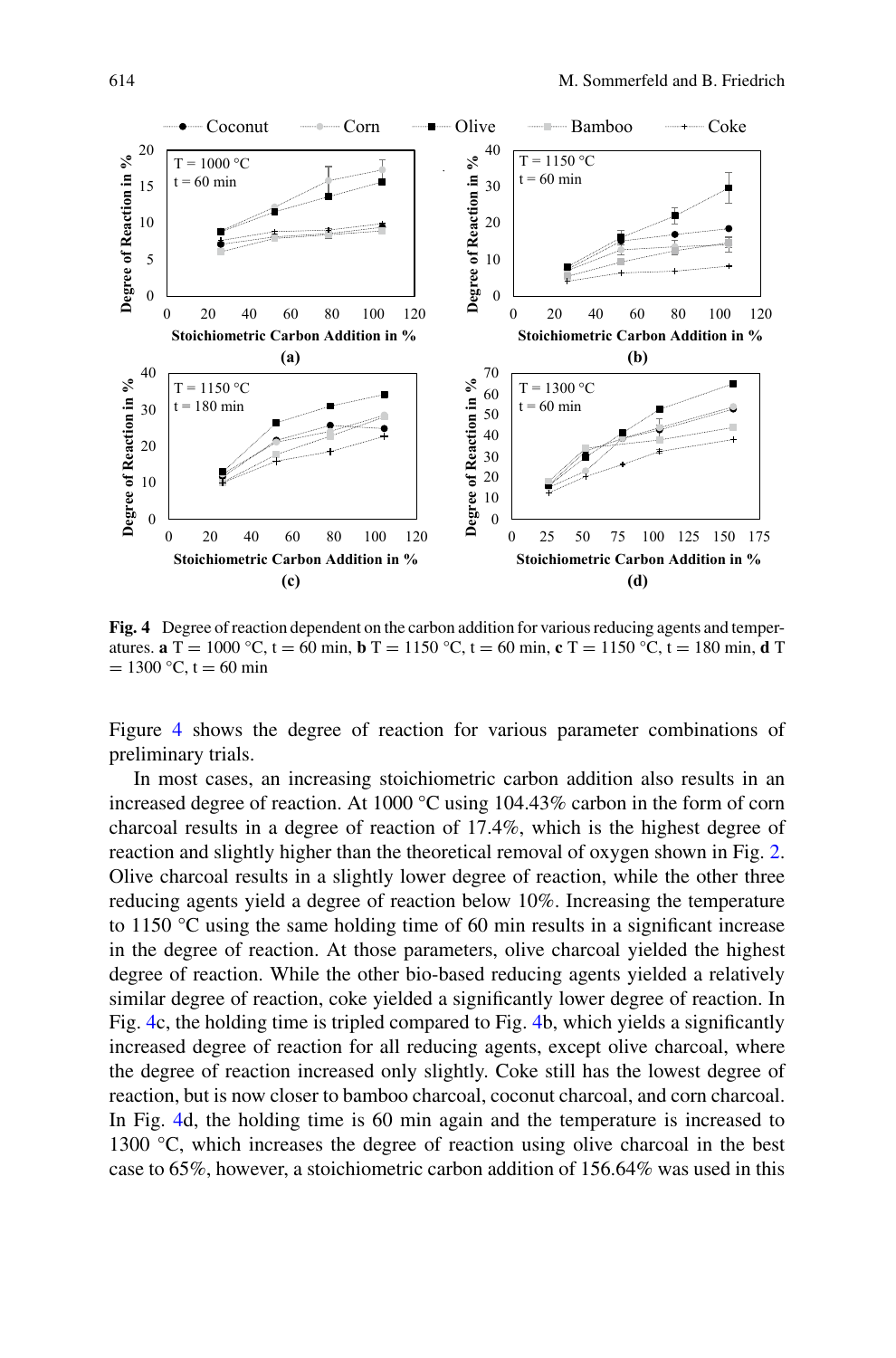case. Using only 104.43% carbon yields a degree of reaction of 52.9% using olive charcoal, while the lowest degree of reaction was observed using coke with 32.6%.

As the degree of reaction at low temperatures was insufficient, more trials were carried out at 1300  $^{\circ}$ C with a constant carbon addition of 104.43% for different holding times. Higher temperatures were not investigated, to avoid partial melting of the mixtures, which could lead to damring formation in the pre-reduction process in rotary kilns [\[16\]](#page-12-7).

During the first 90 min, olive charcoal yields the highest degree of reaction and coke the lowest. Corn and coconut charcoal behave similarly and slightly better than bamboo charcoal. A further increase in the reaction time especially yields an enhanced reaction for bamboo and coke, whereas the reaction of the other reducing agents increases less strongly. After 360 min, the bio-based reducing agents yield a degree of reaction between 61.0% and 65.4%. The highest degree of reaction is reached using coconut charcoal, followed by corn, olive, and bamboo charcoal. Coke results in the lowest degree of reaction with 51.9%. The lower degree of reaction of coke is in line with comparisons carried out by Kleynhans et al. [\[15\]](#page-12-8), who investigated several fossil-reducing agents and determined, that the pre-reduction using coke was between 33 and 44%, while anthracite yielded a higher pre-reduction between 56 and 66% [\[15\]](#page-12-8). This was explained by the higher volatile content and therefore higher hydrogen content compared to the thermally treated coke [\[15\]](#page-12-8). The hydrogen content of the bio-based reducing agents varies between 1.21% and 2.30% and is 0.4% in the fossil coke, based on Table [1.](#page-2-1) The hydrogen-, and volatile content could be an explanation, why the bio-based reducing agents performed better compared to coke, but those properties cannot be used to explain the reducing ability of the bio-based reducing agents compared to each other. For example, coconut and bamboo have a similar hydrogen content, but they significantly differ in their degree of reaction.

## *Phase Analysis*

To evaluate the solid phases generated in the trials, samples treated for 60 min with a stoichiometric carbon addition of 104.43% at different temperatures were analyzed by X-ray diffraction. In addition, the ore as received was analyzed by X-ray diffraction as well. Figure [6](#page-9-0) shows the diffraction patterns of samples reduced with coconut charcoal and coke. Those reducing agents were chosen, as they yielded the highest and lowest degree of reaction as shown in Fig. [5.](#page-9-1)

Phases selected for the phase analysis were chromium carbide with the chemical formula Cr<sub>7</sub>C<sub>3</sub> and the PDF-number 04-007-1045, an  $\alpha$ -iron phase containing chromium with the chemical formula  $Cr<sub>0.03</sub>Fe<sub>0.97</sub>$  and the PDFnumber 04-004-2488, forsterite with the chemical formula  $Mg_2SiO_4$  and the PDFnumber 00-004-0768 and a magnesiochromite spinel with the chemical formula  $Mg_{0.56}Ti_{0.01}Cr_{1.33}Fe_{0.51}Al_{0.59}O_4$  and the PDF-number 04-024-3779. In all reduced samples and in the raw ore, chromite and forsterite were identified. The intensity of chromite was the highest in all samples, however, spinels without chromite have peaks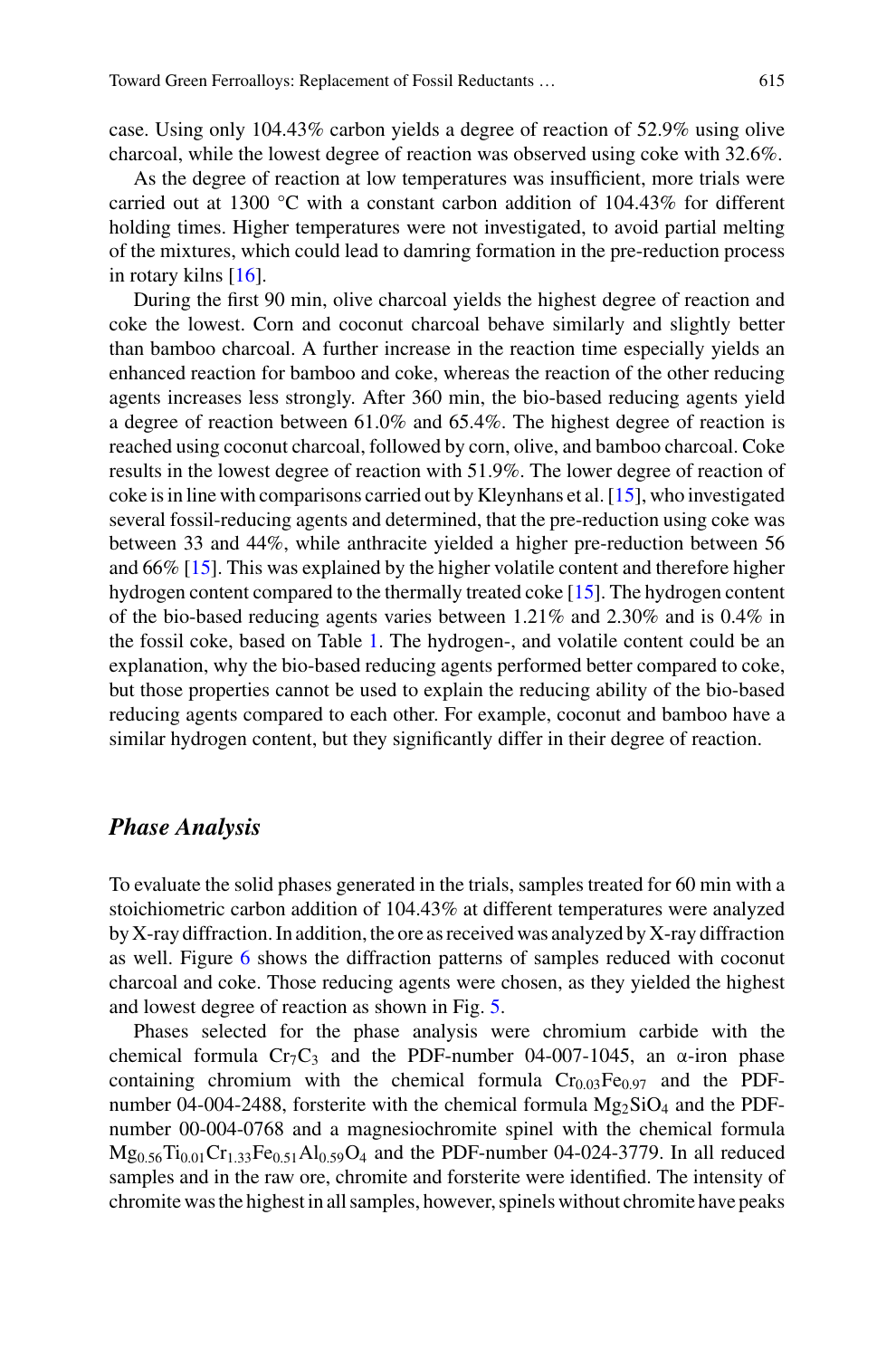

<span id="page-9-1"></span>**Fig. 5** Degree of reaction dependent on the holding time at 1300 °C for various reducing agents



<span id="page-9-0"></span>**Fig. 6** X-ray diffraction pattern of raw ore and ore reduced at various temperatures with **a** coconut charcoal and **b** coke

at similar d-spacings, therefore it could be possible that a spinel without chromium is responsible for the measured intensities in the reduced samples. The observed forsterite peaks are weak in the raw ore and in the samples reduced at 1000 °C. In the samples reduced at higher temperatures, they become stronger, this is in line with the thermochemical simulation, that predicts an increasing amount of an olivine phase rich in  $Mg_2SiO_4$ . Peaks of the selected FeCr phase are already slightly visible at samples treated at 1000 °C, which was also predicted by the thermochemical simulation. Increasing the temperature leads to a slight increase in the intensity of the FeCr peaks. The majority of new peaks compared to the raw ore in the reduced samples at 1150 and 1300 °C can be explained by a chromium carbide phase, which has a relatively high intensity. Therefore, it can be assumed that the majority of prereduction does not result in the formation of a metallic phase, but rather a carbide phase instead.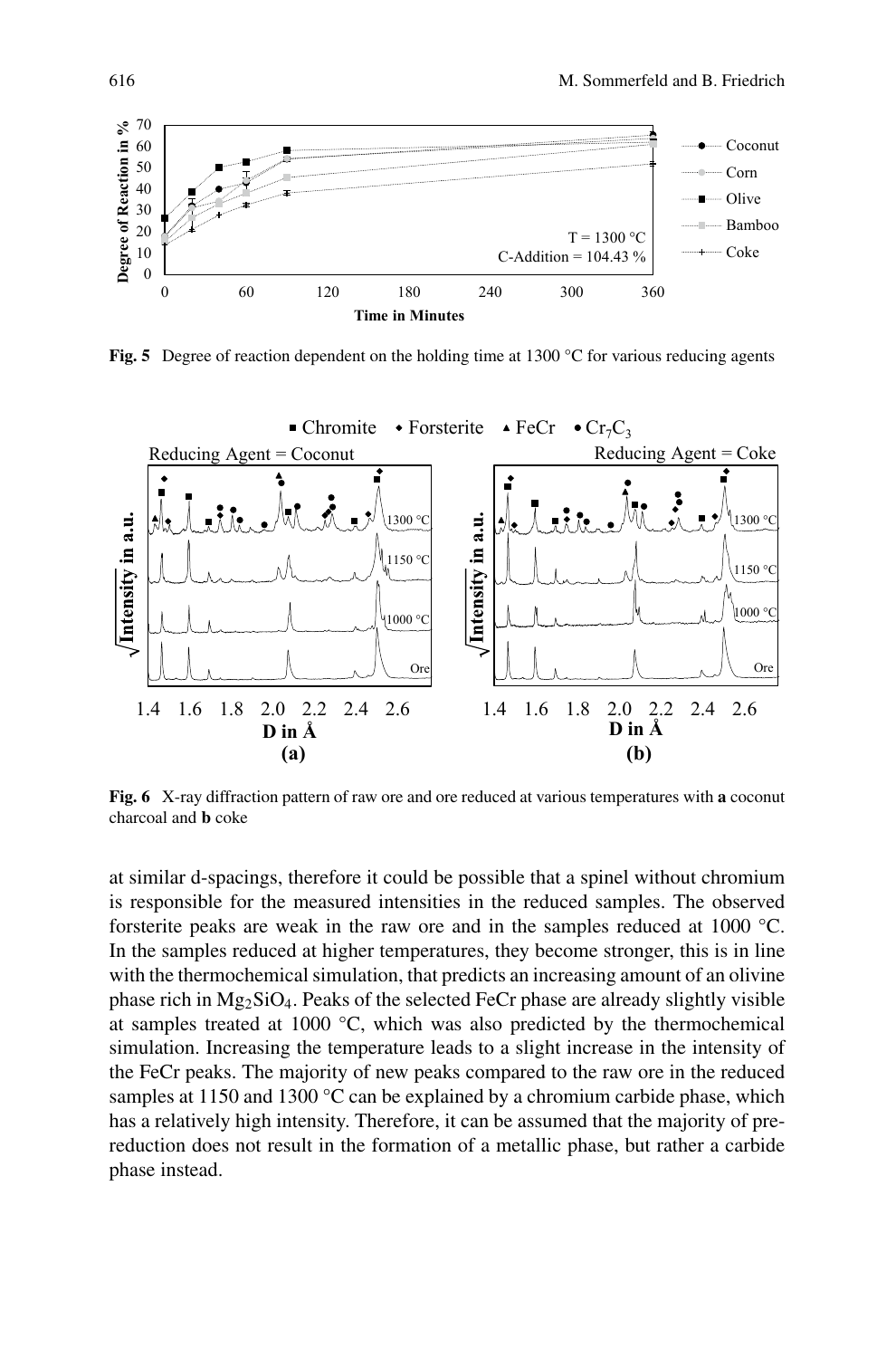

<span id="page-10-0"></span>Fig. 7 Saved specific electrical energy consumption due to the pre-reduction at 1300 °C

## *Influence of the Pre-Reduction on the Specific Electrical Energy Consumption*

Assuming, that the degree of reaction as calculated by Eq. [5](#page-5-0) can be used to calculate the specific electrical energy consumption (SEC), the saved SEC in the subsequent smelting process can be calculated by Eq. [1.](#page-1-0) This is shown in Fig. [7](#page-10-0) for the five reducing agents used at 1300 °C for the pre-reduction and for reaction times of 90 and 360 min.

It is clearly visible that any pre-reduction process results in a decrease of SEC. The highest decrease in SEC with 1373.8 kWh/t is possible with coconut charcoal at 360 min holding time. The lowest decrease of SEC with 822.0 kWh/t can be reached using coke as a reducing agent at 60 min holding time. The mean SEC savings in percent were 40% for the bio-based reducing agents and 32.8% for coke after 360 min.

## **Conclusion**

The pre-reduction of chromite followed by the smelting in a submerged arc furnace is currently the industrial production route with the lowest specific electrical energy consumption. However, fossil carbon carriers are used as a reducing agent in this process, and this leads to direct  $CO_2$  emissions. To decrease the specific  $CO_2$  emissions for the production of ferrochrome, the suitability of bio-based reducing agents as an alternative to coke was investigated. In this work, the pre-reduction of chromite by several reducing agents was carried out for varying temperatures, reaction times, and carbon additions. While at 1000 and 1150 °C the degree of reaction was rather low, a reaction temperature of 1300 °C yielded a maximum degree of reaction up to 65.4% using coconut shell charcoal as a reducing agent, followed by corn cob charcoal with 63.9%, olive pomace charcoal with 62.1%, bamboo charcoal with 61.0%, and lignite coke with 51.9%. Especially after longer reaction times, the degree of reaction of the bio-based reducing agents was relatively similar, while for shorter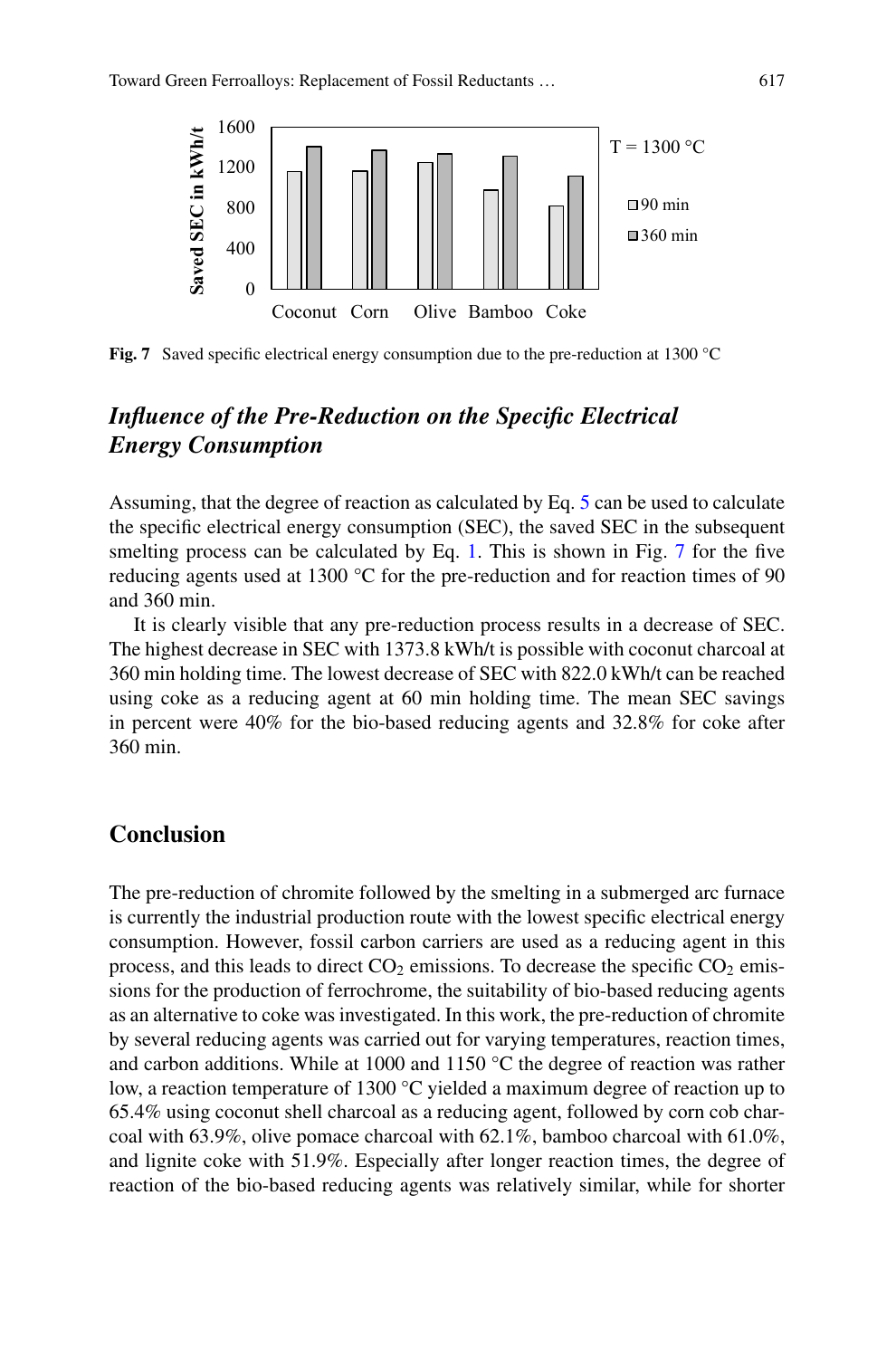durations significant differences in the degree of reaction were observable. The Xray diffraction analysis of the pre-reduced samples further revealed, that the reaction occurring during the pre-reduction is mostly attributed to the formation of carbides with the stoichiometric formula  $Cr_7C_3$ , while the content of metals produced was significantly smaller.

It is estimated, that the pre-reduction of chromite can decrease the specific electrical energy consumption by 40% compared to the direct smelting of chromite. However, there are some issues to overcome before bio-based carbon can be a substitute in an industrial scale. As some samples of bio-based carbon contained significantly higher chlorine and phosphorus contents compared to coke. In the case of chlorine, this could be a challenge for equipment in contact with off-gas, which will likely contain elevated chlorine contents. In the case of phosphorous, this could be an issue regarding the quality of the produced ferrochrome, since phosphorous is an impurity in ferroalloys. Therefore, potential bio-based charcoals have to be carefully selected, to avoid problems due to the chemical composition. The sample with the lowest phosphorous and chlorine content is coconut shell charcoal, which also yielded the highest degree of reaction. One advantage of all bio-based carbon samples is a significantly lower sulfur content compared to fossil coke, which might yield lower sulfur contents in the final alloy and reduced SO<sub>2</sub>-emission to the atmosphere.

## **References**

- <span id="page-11-0"></span>1. Sommerfeld M, Friedrich B (2021) Replacing fossil carbon in the production of ferroalloys [with a focus on bio-based carbon: a review. Minerals 11\(11\):1286.](https://doi.org/10.3390/min11111286) https://doi.org/10.3390/min 11111286
- <span id="page-11-1"></span>2. Fick G, Mirgaux O, Neau P, Patisson F (2014) Using biomass for pig iron production: a technical, environmental and economical assessment. Waste Biomass Valorization 5(1):43–55. <https://doi.org/10.1007/s12649-013-9223-1>
- <span id="page-11-2"></span>3. Suopajärvi H, Umeki K, Mousa E, Hedayati A, Romar H, Kemppainen A, Wang C, Phounglamcheik A, Tuomikoski S, Norberg N, Andefors A, Öhman M, Lassi U, Fabritius T (2018) Use of biomass in integrated steelmaking—status quo, future needs and comparison to other low- $CO<sub>2</sub>$ [steel production technologies. Appl Energy 213:384–407.](https://doi.org/10.1016/j.apenergy.2018.01.060) https://doi.org/10.1016/j.apenergy. 2018.01.060
- 4. Mousa E, Wang C, Riesbeck J, Larsson M (2016) Biomass applications in iron and steel industry: an overview of challenges and opportunities. Renew Sustain Energy Rev 65:1247– 1266. <https://doi.org/10.1016/j.rser.2016.07.061>
- 5. Quader MA, Ahmed S, Ghazilla RAR, Ahmed S, Dahari M (2015) A comprehensive review on energy efficient CO<sub>2</sub> breakthrough technologies for sustainable green iron and steel [manufacturing. Renew Sustain Energy Rev 50:594–614.](https://doi.org/10.1016/J.RSER.2015.05.026) https://doi.org/10.1016/J.RSER.2015. 05.026
- 6. Suopajärvi H, Kemppainen A, Haapakangas J, Fabritius T (2017) Extensive review of the opportunities to use biomass-based fuels in iron and steelmaking processes. J Clean Prod 148:709–734. <https://doi.org/10.1016/j.jclepro.2017.02.029>
- 7. Rosenfeld DC, Böhm H, Lindorfer J, Lehner M (2020) Scenario analysis of implementing a power-to-gas and biomass gasification system in an integrated steel plant: a techno-economic [and environmental study. Renew Energy 147:1511–1524.](https://doi.org/10.1016/J.RENENE.2019.09.053) https://doi.org/10.1016/J.RENENE. 2019.09.053